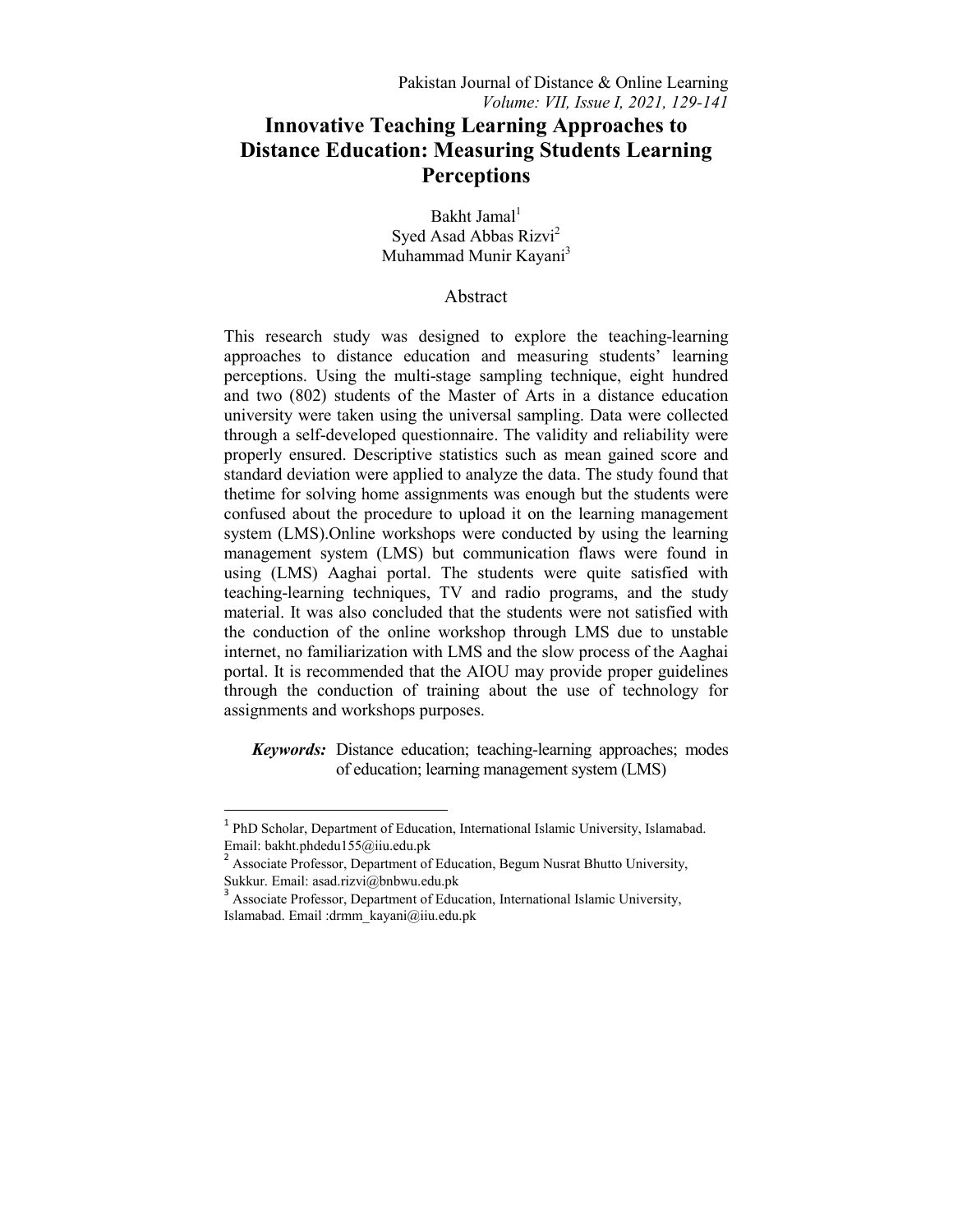## **Introduction**

 Iqbal (2014, p.394) argued that different factors are involved in the teaching-learning process. These factors are the age of the students, content nature, physical and learning resources and teaching methodologies. The age of the students plays a very important role in teaching and at an early age, students of primary classes learn better through learning by doing. The adults' learners learn by listening, discussion and lecture methods. The nature of content also a very important factor and is to consider suitable science subject demonstration or adopting a problem-solving approach instead of discussion, lecture method and questioning answer technique.

 According to Popov (2003), the courses of distance education are linked with correspondence and privacy due to geographical isolation, social isolation and disadvantaged groups. The teacher and students' interaction takes place through the delivery of study material. There may be home assignments, face to face meetings at study centres, telephonic guidance and support, TV and radio programs guidance, video conferencing, web resources, projects and online workshops by using a learning management system (LMS).

 The teaching-learning process cannot take place on an open ground. It needs concrete and abstract link among physical and human ingredients i.e. students and teacher interaction, using teaching-learning approaches and techniques and classroom resources. Generally, in the distance education system, the following components are considered necessary for teaching-learning approaches.

- Study material
- Home assignments
- Face to face tutorial meetings
- Telephonic guidance
- TV and radio programs
- Video conferencing
- Web resources and internet communication
- Online tutorial workshops
- Teaching methodologies

## **Literature Review**

 The literature review of the present research study considers the five aspects of distance education keeping in view the current practices adopted by Allama Iqbal Open University (AIOU) during the Covid-19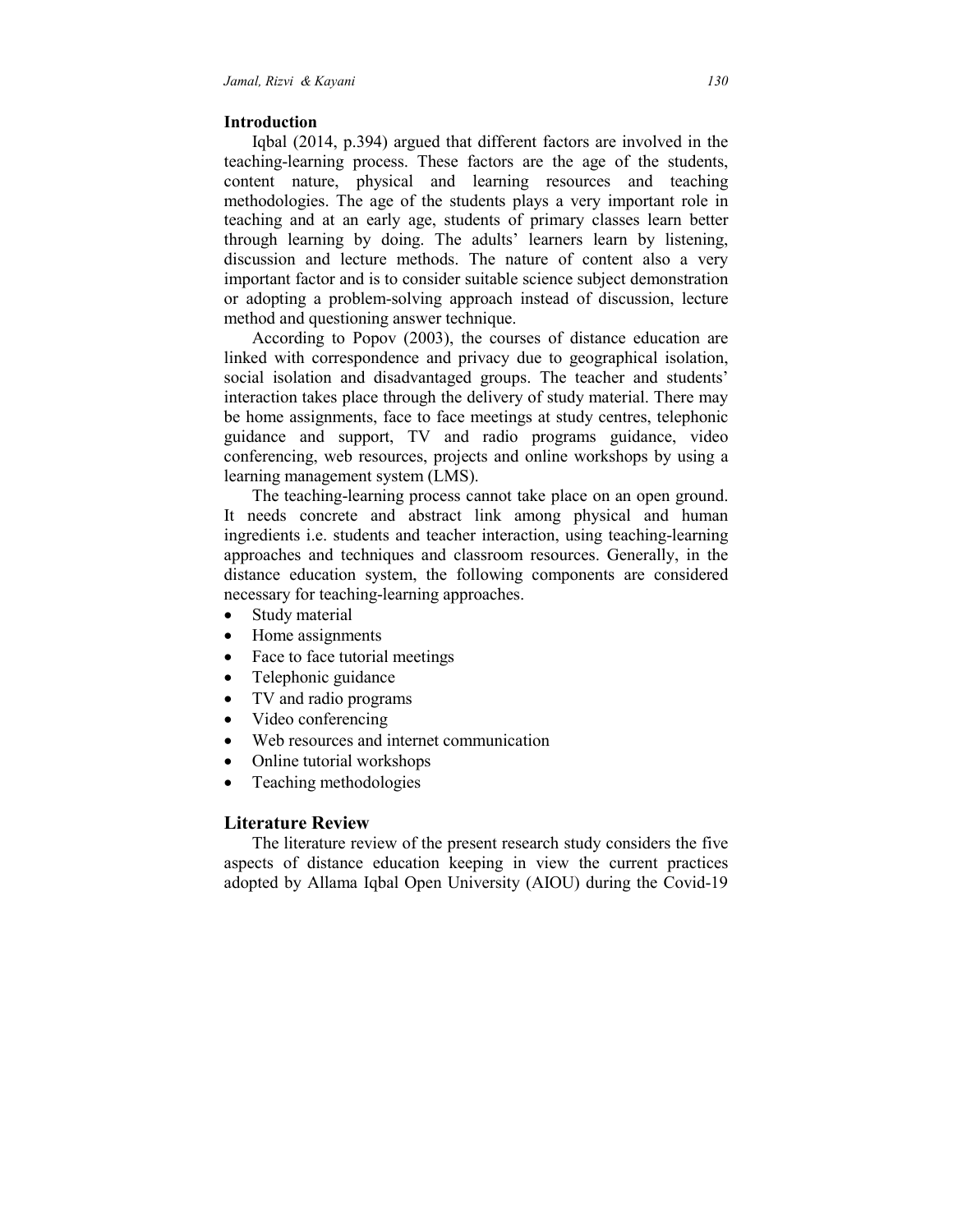pandemic. These five aspects of distance education for this research study are as following:

- Teaching methodologies
- Study material/books
- Home assignments
- TV and radio programs
- Online tutorial workshops through the learning management system (LMS)

# **Teaching Methodologies**

 The lecture method, discussion and question-answer method were used during pandemic covid-19 semester spring, 2020 by Allama Iqbal Open University. According to Paris (2014), the lecture method is used both in formal and distance education. It is the best approach for large classes. Through this method, the content is presented by the educators with a complete explanation. Lecture with audio and visual aids such as Slideshow, PPT, s and images are presented. Written boards are also used for more explanation. So in this way, the cognitive developments of the learners are developed and large content is presented in the shortest time. Wilkinson (2009) argued that the discussion method increases the students thinking skills and problem-solving approaches. In this method the learners are engaged in groups and through active participation, speaking and listening activities to influence one another through their behaviour. Gangel (2015) stated that the question and answer method give opportunities to the students to inquire about the information through questions. The student's behaviour explored through motivation and activeness and strengthens their learning process by linking previous knowledge with the new one. Moreover, this method develops thinking skills and analyzes the abilities of the learner.

#### **Study Material/ Books**

 The study material for formal and distance education is not the same. In the distance education system, the students and tutors are not physically present at the same place of study. The students are needed to study and understand the study material with their self-approach. Keeping in view the geographical and social isolation, the study material for distance education is based on activities and self-explanatory approaches. The study material is the source provided to students in a set of instructions. The set of instructions are designed keeping in view the students learning objectives and quality of knowledge (Gijselaers, 2013).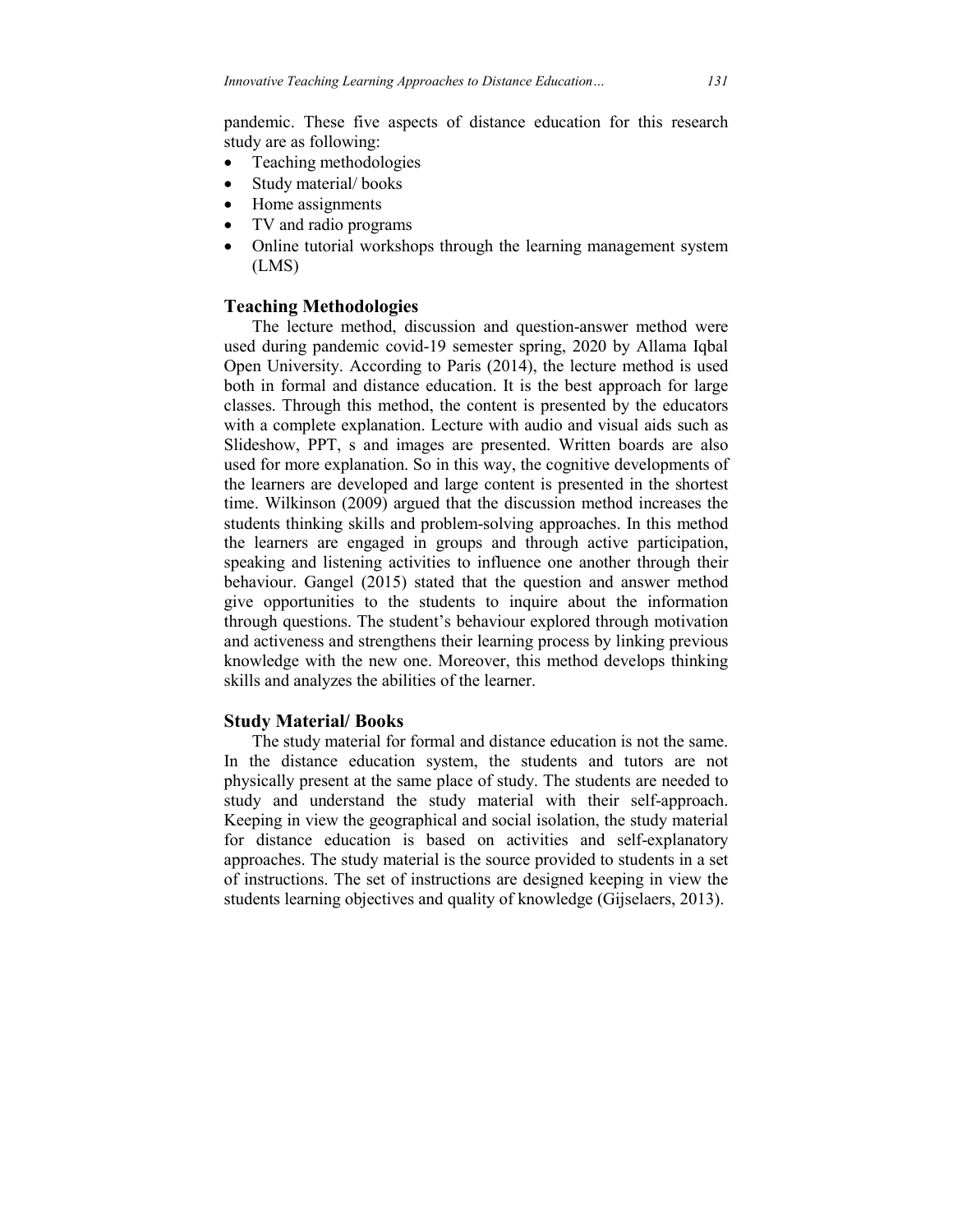The printed study material through open corresponding is made in which the printed material is delivered at the doorstep of the learners. This study material is designed on such lines that keeping in view the self-study, self-learning and self-pacing due to students geographical and social isolation from educational institutions. There are fewer opportunities for face to face interaction among students and teachers. So the study material has to be sufficient support. The study material of distance education consists of about 40% on supportive devices (Martin, et.al, 1996, p.77).

#### **Home Assignments**

 The home assignments are the necessary portion of the activities of Allama Iqbal Open University. The assignments approach is used to strengthen the study and assess the strengths and weaknesses of the study. Through the assignments and project approach, the students discuss the study problems and issues with their part-time tutors and tutors effectively guide the students. By adopting the home assignments and projects, the insight develops in the students by linking the knowledge and existing situation. So in this way, the students gain experiences and develop the capabilities of critical thinking and problem solving (Portyanskaya, 2009, p.133).

## **TV and Radio Programs**

 According to Karim, et.al (2001, p.153) radio is used worldwide as a teaching-learning approach widely in far-flung areas for distance education. The radio is a particularly very useful approach in distance education where personal contacts are impossible with the combination of other media. So radio is the cheapest and convenient approach to provide distance education to the various sectors of the population.

 Rashid and Rashid (2010, p.178) stated that television is another effective teaching-learning approach to impart knowledge. Television is a complex medium to some extent due to the audio-visual process that requires the learners to cover the relevant material with the pace of this medium. So it is a very powerful medium of teaching-learning approaches in distance education. The quality and efficiency in lecture delivery also play a very important role to improve learning. The Allama Iqbal Open University as the institution of distance education heavily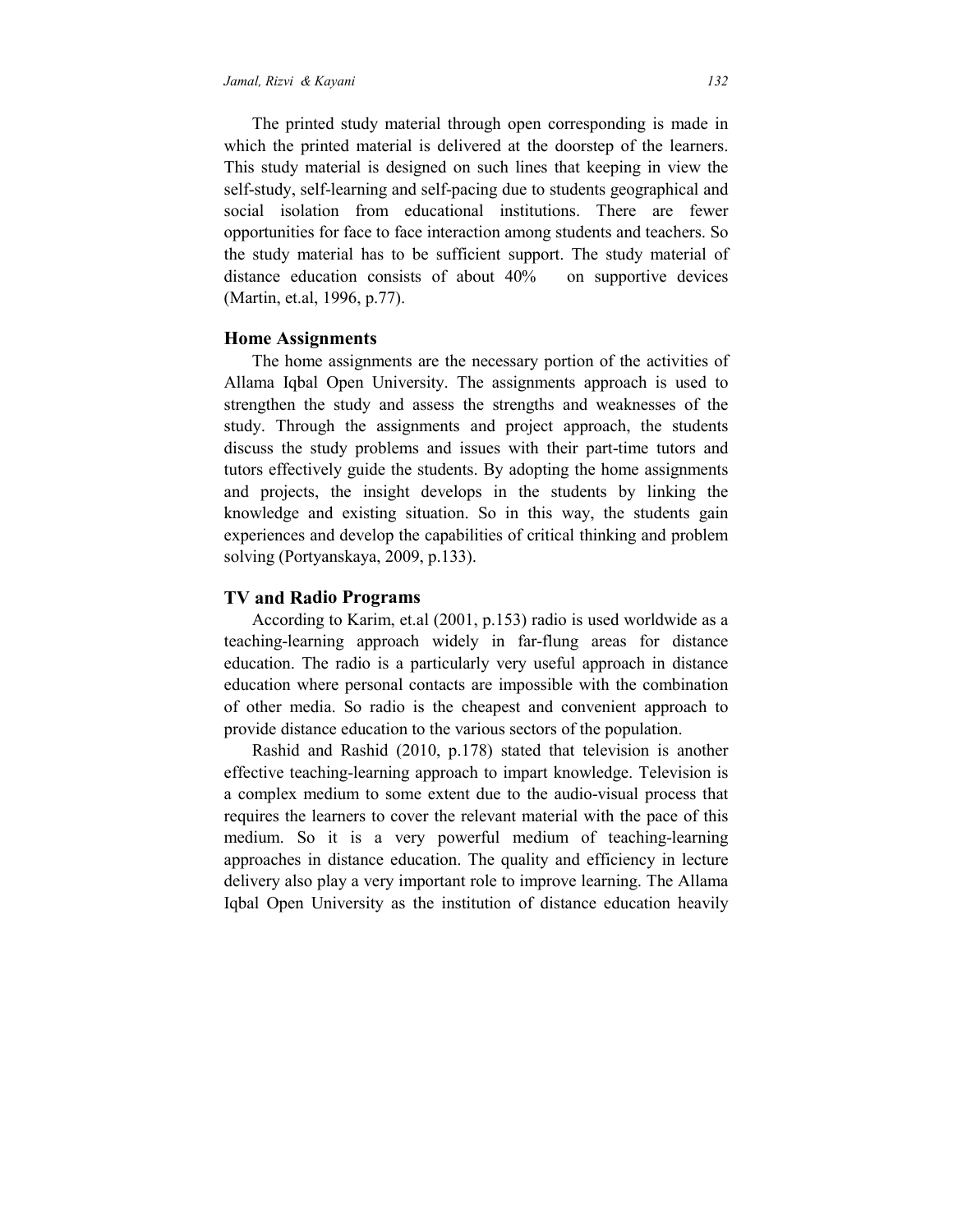depends on the varieties of available media including radio and television. AIOU is transmitting on air its educational material on PTV-2 through satellite to more than 45 countries.

# **Online Tutorial Workshops Through the Learning Management System (LMS)**

 According to Bukhari (1997, p.2), the tutorial workshops guide and support the students about the instructional and study material concern problems. The role of the tutor creates links between the institution and the learner. The students and tutor exchange views about the academic challenges and facing problems in understanding the study material during workshops. It is an open way of exchanging ideas, experiences and strategies about learning. So it the need of the hour to train the parttime tutor of Allama Iqbal Open University (AIOU) according to shifting needs of the present era and distance education. The tutor can play a significant role in this respect. Akhter and Akbar (2015) explored that tutor workshops mostly arranged ina formal education institutions building but due to the Covid-19 pandemic, this paradigm changed from face to face tutorial workshops to online workshops conducted by Allama Iqbal Open University (AIOU) in semester spring, 2020. Generally, the tutorial workshops are conducted in the afternoon in the formal education institutional buildings but the online workshops by using the learning management technology (LMS) were conducted in the evening from 6:45pm to 8:15 pm. So the university shifted from face to face paradigm to online technology, learning management system (LMS).

## **Research Objectives**

The main objectives of the study were:

- 1. To find out the innovative teaching-learning approaches to distance education in the context of students learning perceptions.
- 2. To explore the students' perceptions in the context of the effectiveness of teaching-learning approaches to distance education.

## **Research Questions**

1. Are innovative teaching-learning approaches to distance education are helpful for students learning?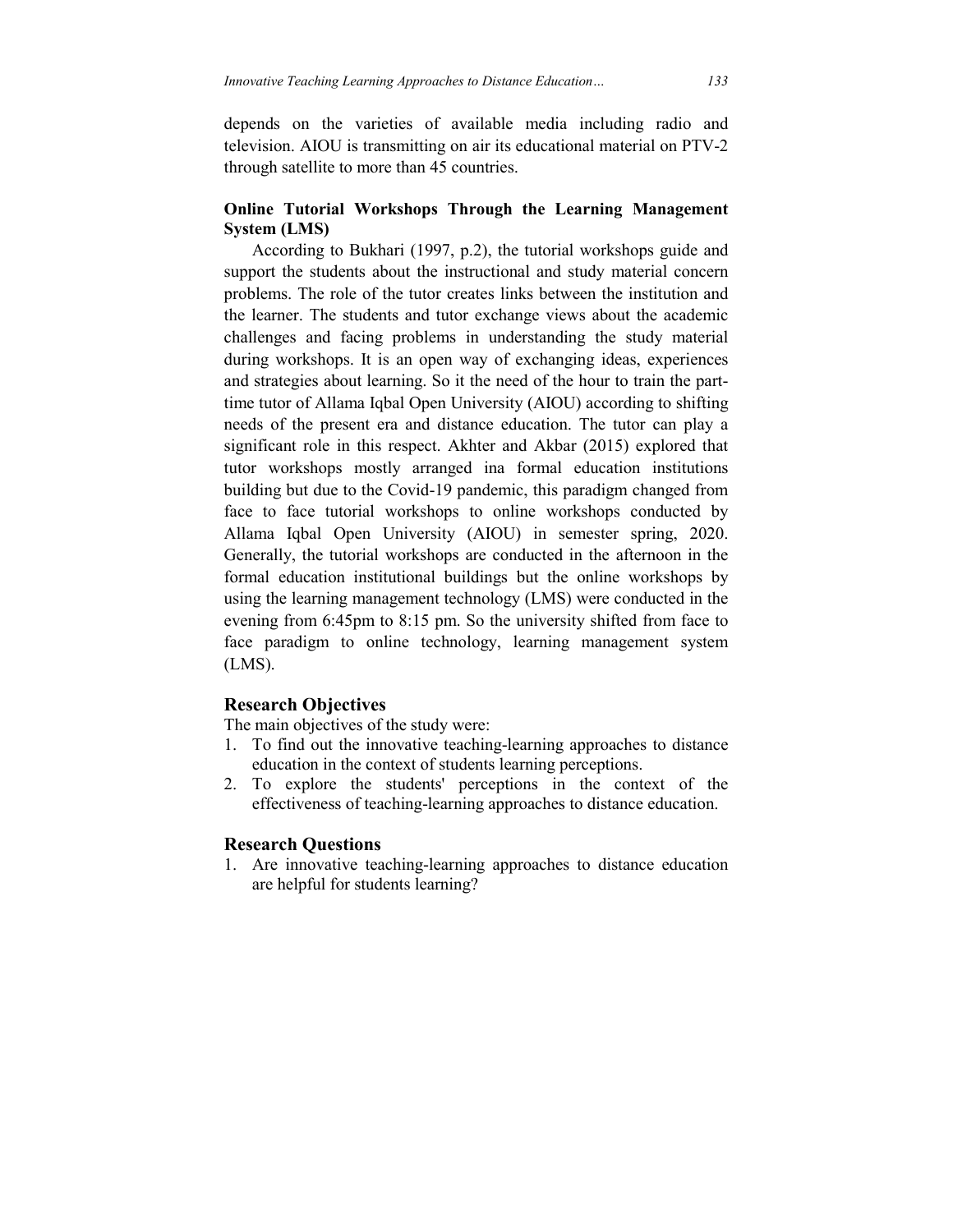2. Do the teaching-learning approaches to distance education are effective for students learning?

## **Methodology**

 The quantitative research design was adopted as the current study measured the students learning perceptions. A survey method was adopted to carry out the study. Schwab (1999) stated that it is comparatively simple research. Gay (2005) points out that the survey is an attempt to collect data from the respondents, which are taken from the population concerning the variables used in the research. The current study was delimited to the students of Allama Iqbal Open University (AIOU) of the level of Master of Arts in (Education).as they were studying in semester spring, 2020.Using the multi-stage sampling technique, the province of Punjab was selected conveniently. In the next phase, five regions of Allama Iqbal Open University, Islamabad; Attock, Mianwali, Sargodha, Chakwal and Multan were selected from the province of Punjab randomly. Eight hundred and two (802) students of the Master of Arts in education were taken as a universal sample size for the study self-developed questionnaire based on a five-point Likert scale was used for the collection of data. The validity of the tool was ensured in the light of expert opinions. The Cronbach Alpha value of the instrument was 0.81.Descriptive statistics were applied to analyze the data such as mean gained score and standard deviation, presented the data in tabular form and interpreted accordingly.

# **Research Ethics**

 The researcher ensured the research ethics in the data collection process and also get the informed consent of the respondents to get their opinions. For this purpose, the researcher personally visited five regional offices such as Attock, Mianwali, Sargodha, Chakwal and Multan and get permission letters, students names and addresses from regional coordinators. The students were also informed to get their consent about the data collection, research purpose and research data confidentiality.

## **Data Analysis and Interpretation**

 The responses obtained from the questionnaire were presented in the form of tables.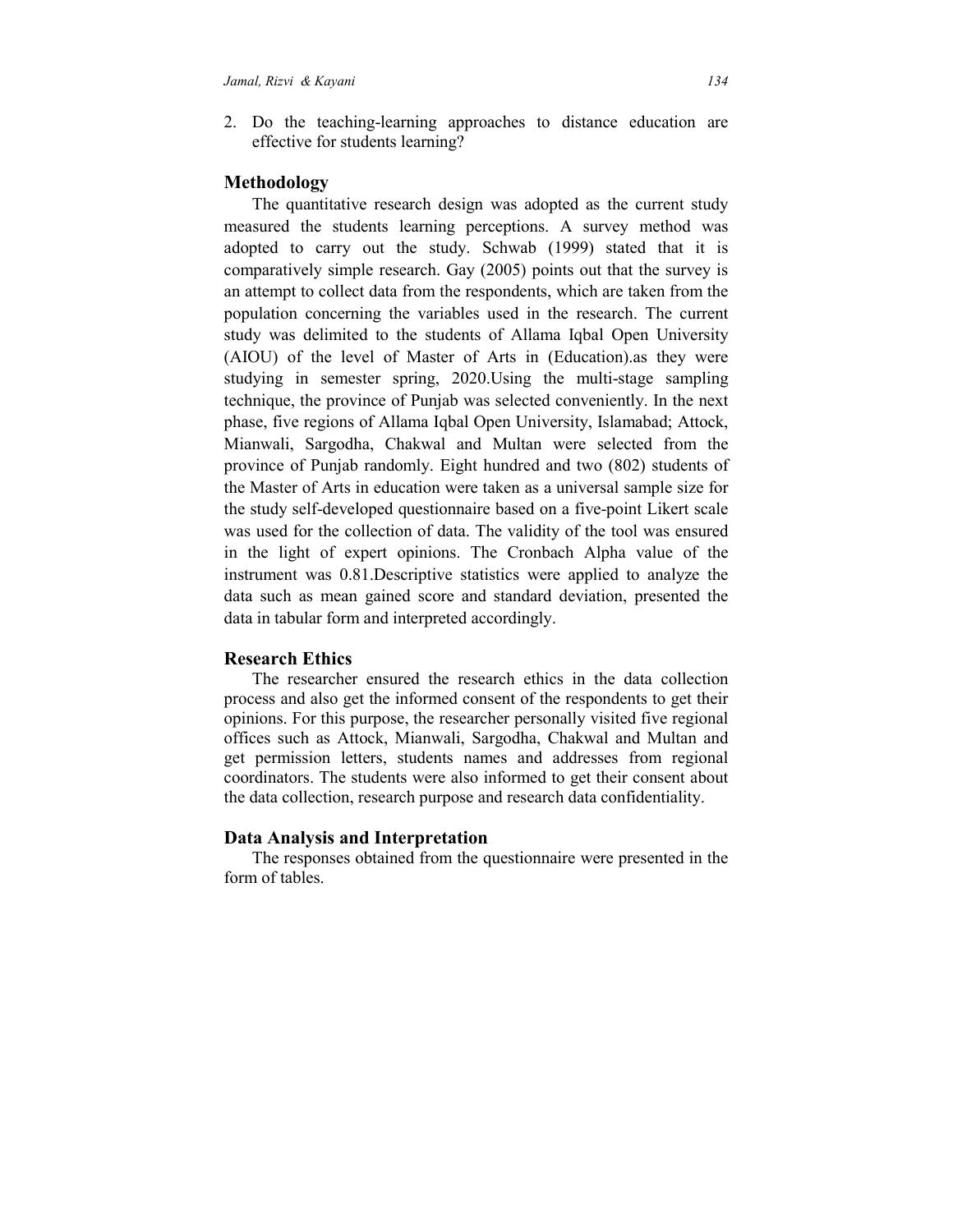| Students learning perceptions about teaching methodologies                |       |                         |     |       |        |      |           |  |  |
|---------------------------------------------------------------------------|-------|-------------------------|-----|-------|--------|------|-----------|--|--|
| Statement                                                                 | Never | <b>Rarely Sometimes</b> |     | Often | Always | Mean | <b>SD</b> |  |  |
| 1. Teaching methodologies<br>elaborated well learning<br>material         | 20    | 35                      | 24  | 478   | 245    | 3.83 | 0.94      |  |  |
| 2. Lectures and visual aids<br>strengthen the conceptual<br>learning      | 23    | 13                      | 106 | 254   | 406    | 3.88 | 0.97      |  |  |
| 3. Teaching methods<br>developed cognitive<br>thinking skills             | 17    | 15                      | 103 | 250   | 417    | 3.98 | 1.11      |  |  |
| 4. Teaching methods<br>developed problem-solving<br>and critical thinking | 22    | 33                      | 94  | 239   | 414    | 4.01 | 1.12      |  |  |

Table 1

 Table1 shows that the majority of the student's responses indicated that teaching methodologies such as lecture, discussion and question and answer method well elaborated the learning material (M= 3.83, SD= 0.94); the lectures and visual aids also strengthen the conceptual learning of the students ( $M = 3.88$ , SD= 0.97); teaching methods developed the cognitive thinking skills ( $M = 3.98$ , SD= 1.11); while the majority of the students indicated that the teaching methods developed the problem solving and critical thinking skills of the students (M= 4.01, SD= 1.12).

#### Table 2

*Students learning perceptions about the study material* 

| Statement                                                        | Never |     | Rarely Sometimes | Often | Always | Mean | <b>SD</b> |
|------------------------------------------------------------------|-------|-----|------------------|-------|--------|------|-----------|
| 1. Study material received<br>on time                            | 27    | 135 | 124              | 378   | 138    | 3.53 | 0.91      |
| 2. Study material was<br>written by competent<br>authority       | 23    | 103 | 106              | 164   | 406    | 3.68 | 0.87      |
| 3. Study material is based<br>on student-centred                 | 107   | 105 | 103              | 170   | 317    | 3.88 | 1.01      |
| 4. Study material has<br>enough exercises on self-<br>assessment | 62    | 63  | 94               | 169   | 414    | 4.10 | 1.02      |

 Table 2 depicts that the student's responses showed that the majority of the students received the study material on time  $(M=3.53, SD= 0.91)$ ;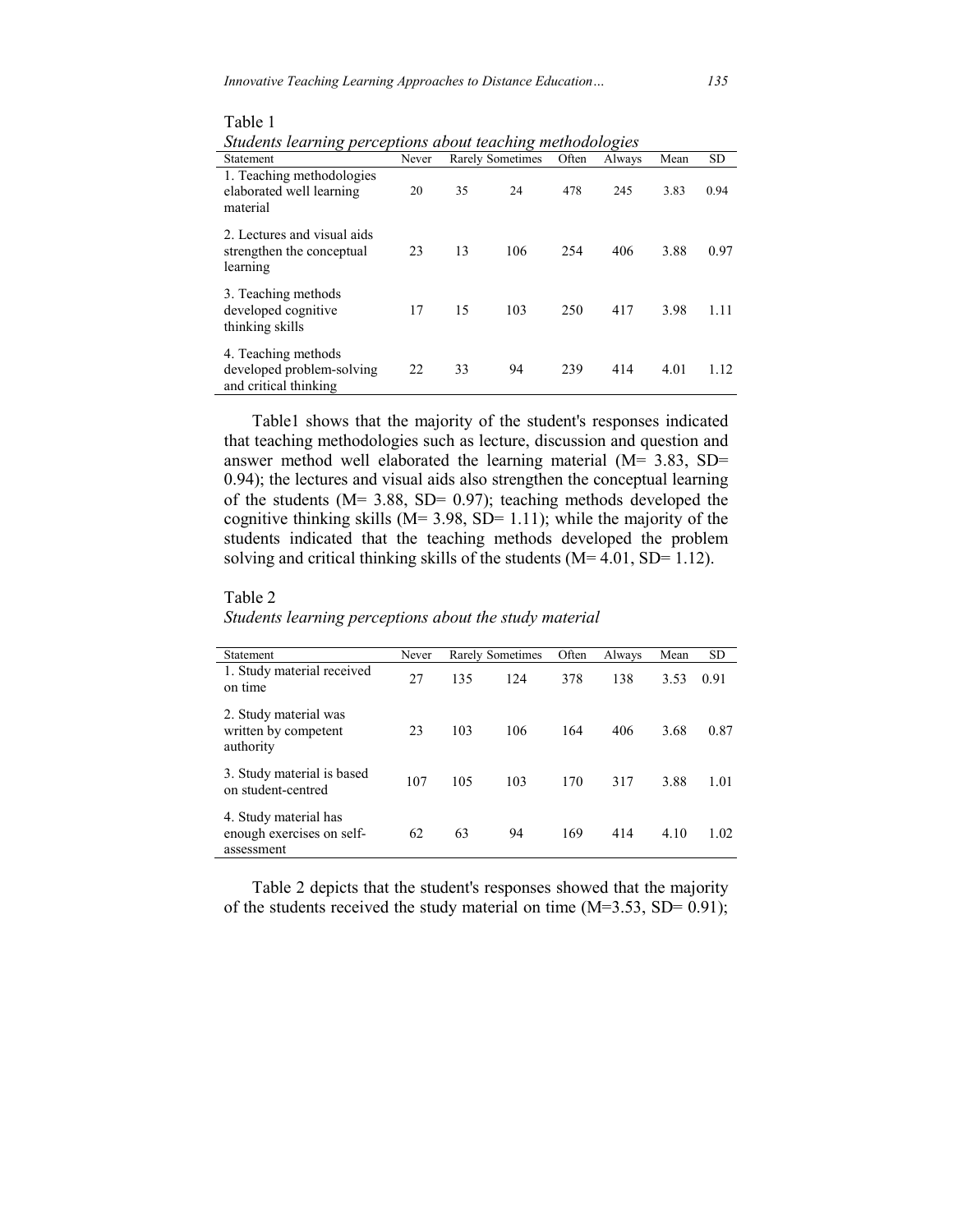Table 3

the study material was written by the competent authority (M=3.68, SD=0.87); the study material is based on students centred activities  $(M=3.88, SD= 1.01)$ ; and most of the students agreed that the study material is enough exercises on self-assessment (M=4.10, SD=1.02).

| Students learning perceptions about home assignments                  |       |                  |     |       |        |      |           |  |
|-----------------------------------------------------------------------|-------|------------------|-----|-------|--------|------|-----------|--|
| <b>Statement</b>                                                      | Never | Rarely Sometimes |     | Often | Always | Mean | <b>SD</b> |  |
| 1. Sufficient time was given<br>for solving assignments               | 37    | 50               | 103 | 465   | 147    | 3.93 | 1.01      |  |
| 2. Tutor provided feedback<br>and guidance                            | 325   | 194              | 87  | 106   | 90     | 3.86 | 0.87      |  |
| 3. Guidelines were provided<br>to upload assignments on<br><b>LMS</b> | 308   | 159              | 240 | 59    | 36     | 3.92 | 0.80      |  |
| 4. Familiarization with<br>LMS for uploading<br>assignments           | 590   | 112              | 64  | 27    | 09     | 4.23 | 0.82      |  |

Table 3 indicates that most students responded that sufficient time was given from Allama Iqbal Open University (AIOU) for the solving of home assignments (M=3.93, SD=1.01); the feedback and guidance from the tutor was very low  $(M=3.86, SD=0.87)$ ; the majority of the students responded that the guidelines were not properly provided about the uploading of assignments (M=3.92, SD=0.80); while the student's majority was not familiar to use LMS for uploading of assignments earlier (M=4.23, SD=0.82).

## Table 4

*Students learning perceptions about TV and radio programs* 

| ິ<br>Statement                                                                        | Never |    | Rarely Sometimes | Often | Always | Mean | <b>SD</b> |
|---------------------------------------------------------------------------------------|-------|----|------------------|-------|--------|------|-----------|
| 1. TV and radio programs<br>were prepared and<br>presented on time                    | 20    | 39 | 28               | 231   | 484    | 4.88 | 0.92      |
| 2. TV and radio programs<br>are effective medium of<br>instructions                   | 77    | 99 | 75               | 194   | 357    | 4.59 | 0.85      |
| 3. TV and radio programs<br>were useful to understand<br>the study material           | 80    | 53 | 100              | 241   | 328    | 4.83 | 0.86      |
| 4. TV and radio programs<br>provided the self-activity<br>and exercises opportunities | 41    | 49 | 48               | 261   | 403    | 4.43 | 0.91      |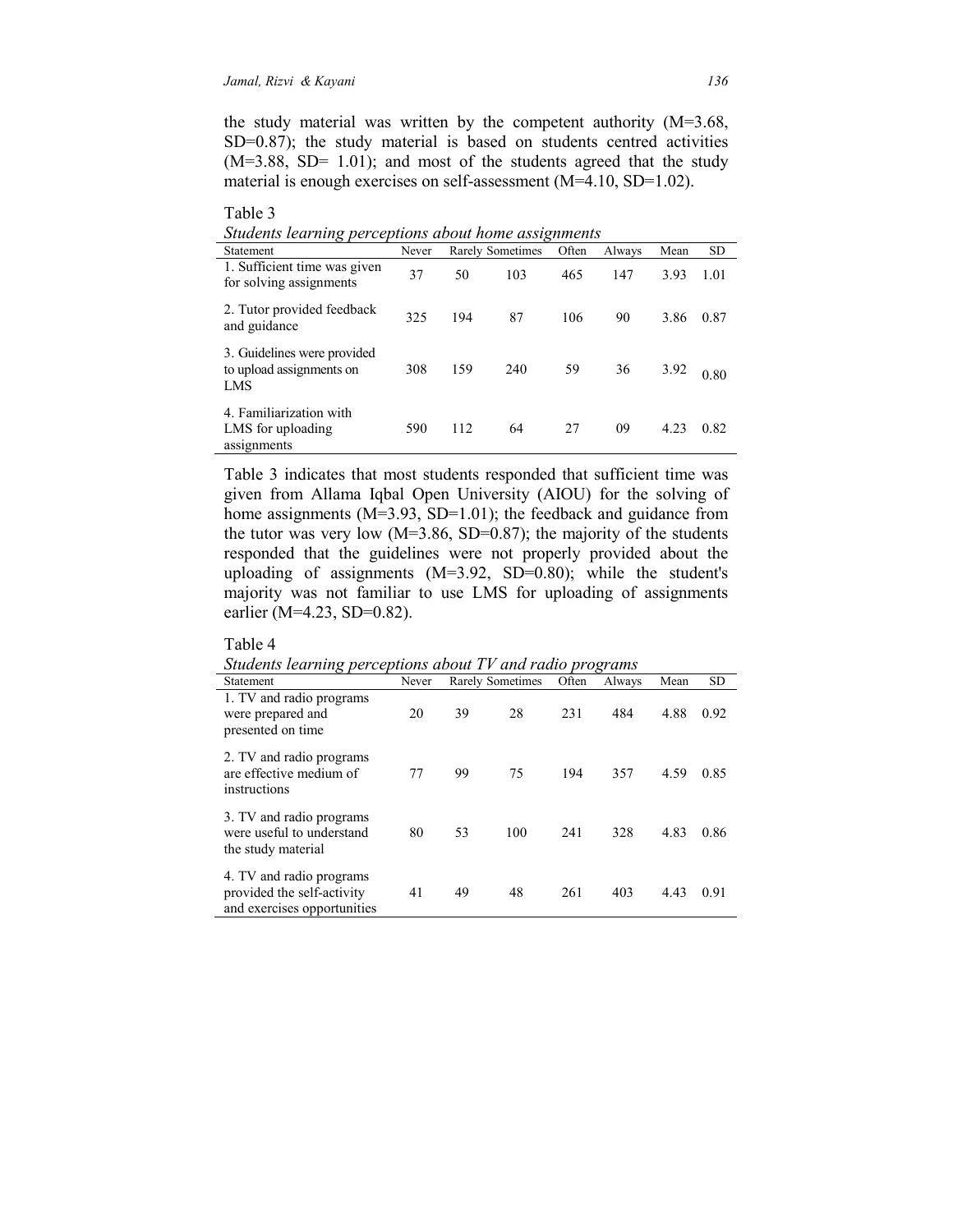Table 4 shows that the students' responses showed responses in favour of TV and radio programs and replied that TV and radio programs were prepared and presented on time (M=4.88, SD=0.92); the majority of the students responded that TV and radio programs are an effective medium of instruction (M=4.59, SD=0.85); they were also useful in understanding the study material  $(M=4.83, SD=0.86)$  while TV and radio programs provided the self-activities and self exercises opportunities to the students  $(M=4.43, SD=0.91)$ .

## Table 5

*Students learning perceptions about online tutorial workshops through the learning management system (LMS)* 

| Statement                                                              | Never | Rarely | Sometimes | Often | Always | Mean | <b>SD</b> |
|------------------------------------------------------------------------|-------|--------|-----------|-------|--------|------|-----------|
| 1. Guidelines were provided<br>to use LMS for workshops                | 340   | 96     | 188       | 92    | 86     | 4.13 | 1.08      |
| 2. Proper time was allocated<br>for online workshops                   | 25    | 37     | 177       | 470   | 93     | 4.94 | 1.02      |
| 3. Faced problems in using<br>LMS                                      | 29    | 09     | 23        | 379   | 362    | 4.34 | l 01      |
| 4. Students and resource<br>person communication was<br>up to the mark | 103   | 239    | 204       | 153   | 103    | 4.16 | 1.92      |

Table 5 shows that the majority of the students responded that the guidelines were not properly provided to use the learning management system (LMS) for online workshops and they were also not familiar earlier with this system of technology  $(M=4.13, SD=1.08)$ ; the time allocated for online workshops was proper and enough (M=4.94, SD=1.02); the majority of the students faced problems in using learning management system (LMS) due to internet problems and also no familiarization with the technology  $(M=4.34, SD=1.01)$ ; and the students and interaction with resource person were also not up to the mark due to technological problems (M=4.16, SD=1.92).

## **Discussion**

 The current research study investigated the students learning perceptions about the teaching-learning approaches to distance education and found that majority of the students were satisfied with the teaching methodologies and study material and its material quality. It was also found that most students responded that time allocation for the solving of home assignments was enough but the majority of the students were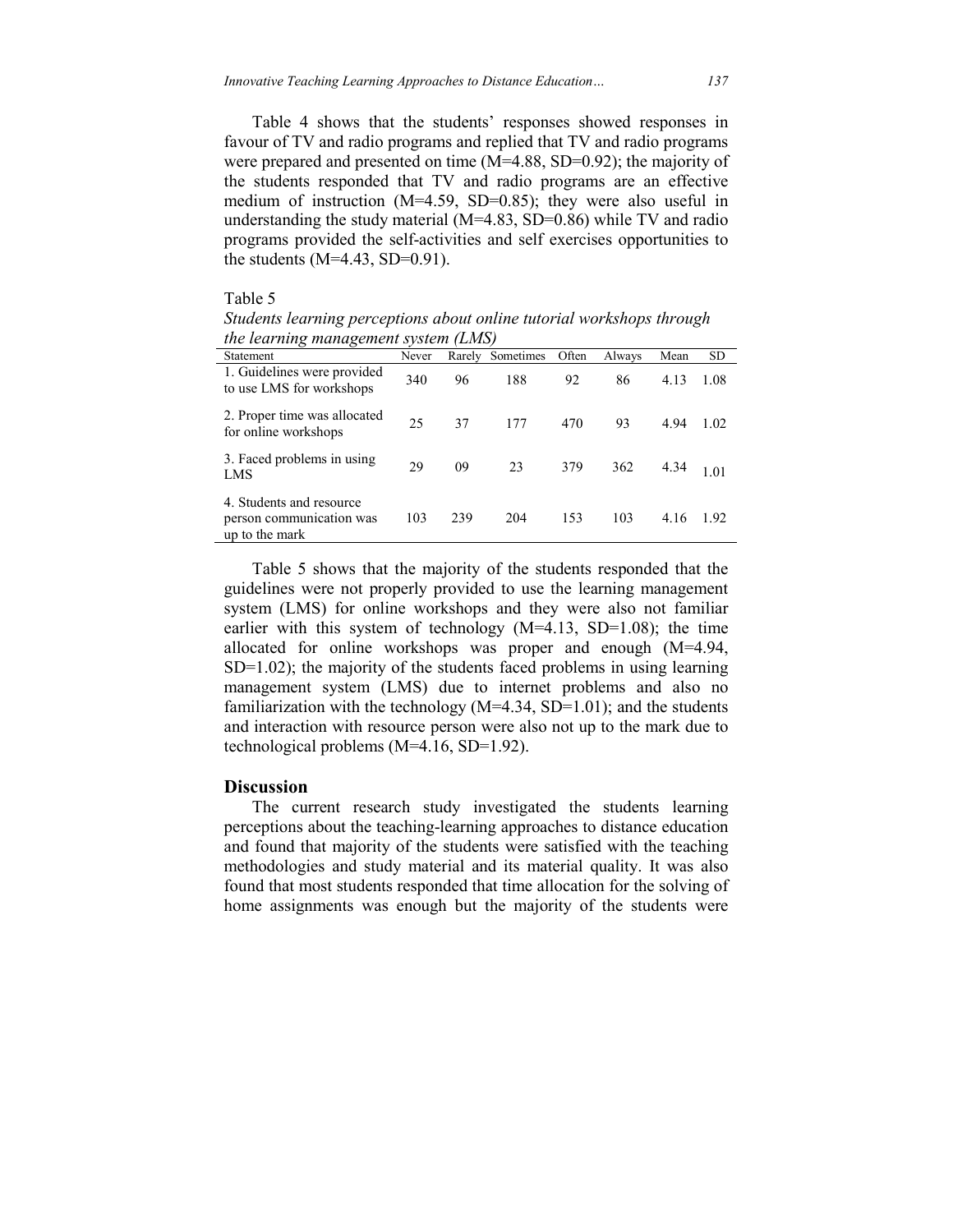confused due to the non-provision of guidelines about the using process of learning management system (LMS) and they faced a lot of problems in uploading the assignments on LMS.

 The study explored that lecture and discussion methods were adopted as techniques for learning management system (LMS) and the students were quite satisfied with its effectiveness. The resource person delivered their teaching lectures effectively, prepared them properly and share with the students on social media such as in WhatsApp groups. The resource persons involved the students in discussion, taking the queries of the students and feedback about the lectures. The students were quite satisfied with the lectures and discussion and also with the technique of addressing their queries. So the majority of the students were quite satisfied with the effectiveness of lecture and discussion techniques adopted by the resource persons through the learning management system (LMS).

 The current study also revealed that TV and radio programs were prepared and presented at the proper time and the medium of the instructions of the TV and radio was very effective and useful. The students reported about the online workshops which were conducted through the Aaghai portal (LMS) were beneficial but proper guidelines were not provided to students about the use of learning management system (LMS) technology. The students were not familiar with this technology and they also faced many problems due to the internet, the slow process of LMS technology and poor interaction with resource persons.

## **Conclusions**

 The key aim of this research study was the measuring perceptions of students learning about the teaching-learning approaches to distance education adopted by Allama Iqbal Open University (AIOU) during the semester of spring, 2020. The study concluded that the current research study concluded that study material was received on time and based on self-assessment and learning activities. The students were unfamiliar with the use of learning management technology (LMS) and they faced a lot of confusion about the use of LMS. The students were quite satisfied with TV and radio programs but students faced a lot of issues in attending online workshops conducted on learning management system (LMS) due to internet issues, slow process of Aaghai portal, and log in and poor interaction with resource persons. The lecture and discussion techniques used by the resource persons and adopted for the learning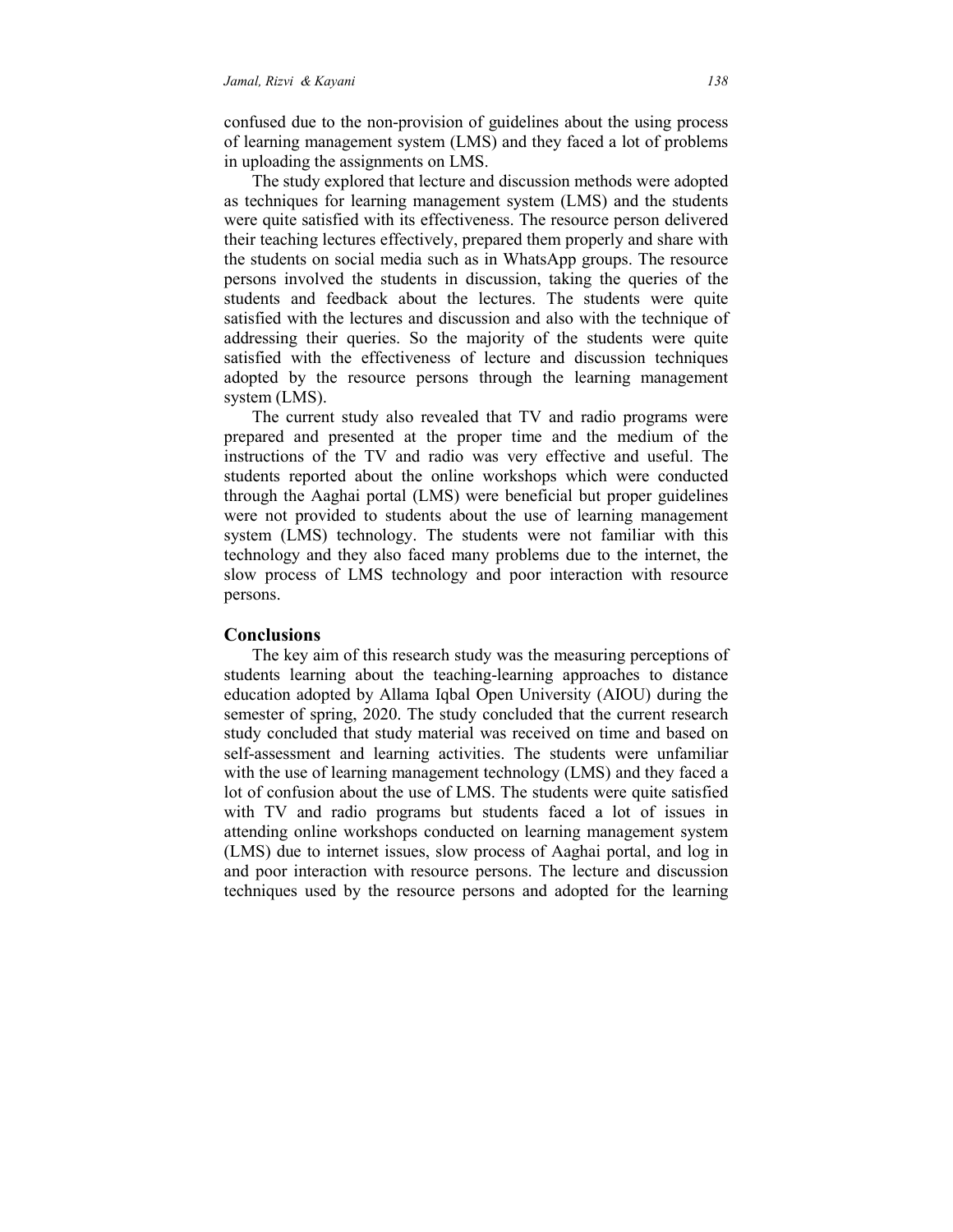management system were found effective and the majority of the students were quite satisfied.

 Based on conclusion, it is recommended that AIOU consider the student's opinions about the use of a learning management system for teaching-learning approaches because so many areas in Pakistan are still facing stable internet issues. It is also recommended that the AIOU may provide proper guidelines through the conduction of training about the use of technology for assignments and workshops purposes. The university ensures the proper interaction among students and tutors at study centres, feedback about assignments, quality interaction in online workshops and provides opportunities for learning through activities. It is recommended that the university may take the opinions of the students about the internet facilities and conduct the face to face workshops with SOPs where the net facilities are not available or the network is not working properly and also try to decrease the problems of the Aaghi portal with the help of ICT university experts.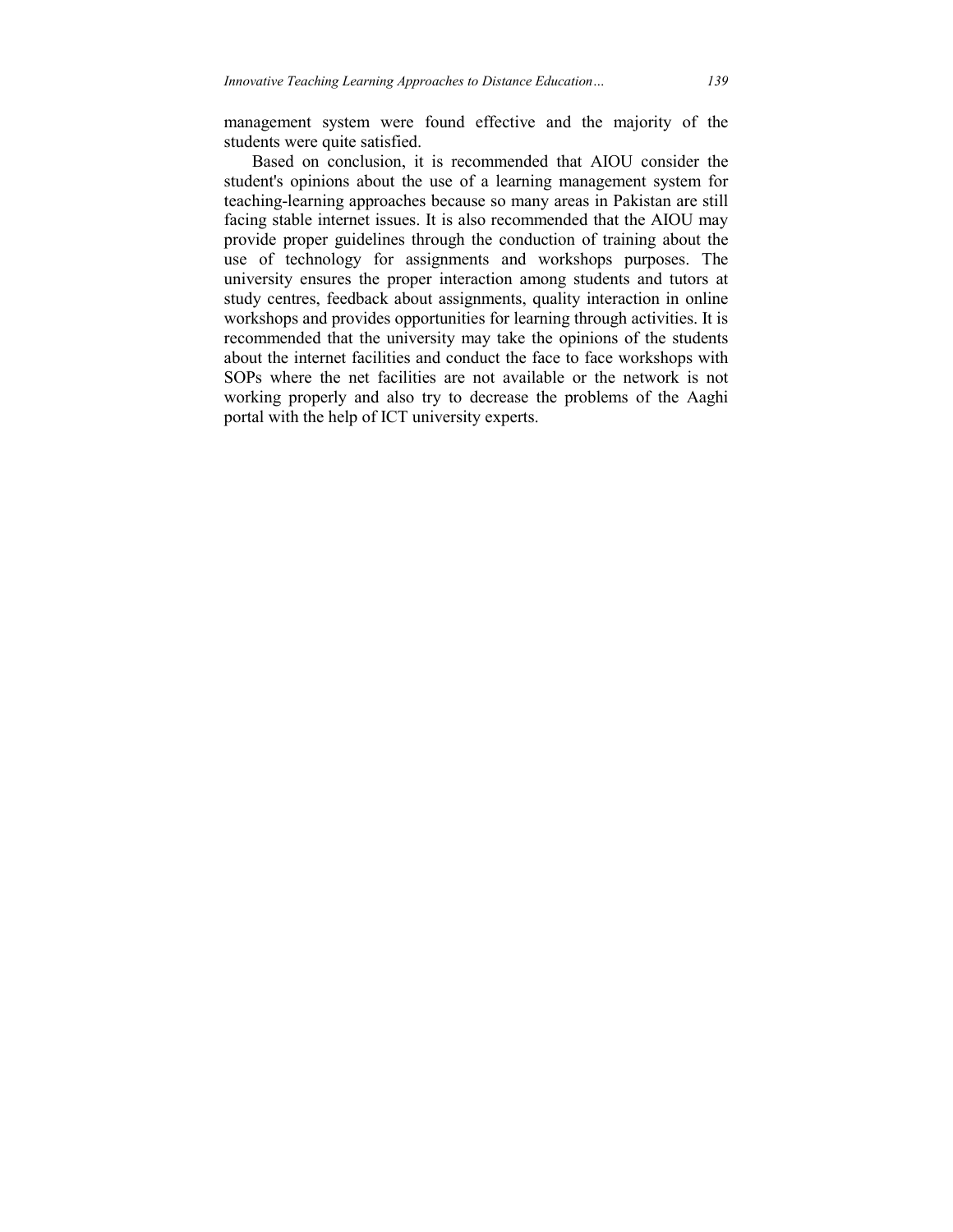#### References

- Akhter, N. and Akbar, R.A. (2015). Problems of distance learners regarding assessment process in Pakistan. *Bulletin of Education & Research. 38* (2), 59-65.
- Akhter, N. (2015). Perceptions of Academicians regarding assessment process of distance teacher education courses in Pakistan. *Pakistan Journal of Commerce and Social Sciences. 9* (1), 248-260
- Bukhari, M.A. (1997). *Tutorial Support in Distance Education,* Paris: UNESCO.
- Chandar, U., & Sharma, R. (2003). *Bridges to Effective Learning through Radio.* India: Indira Gandhi National Open University.
- Gay, L.R. (2005). *Educational Research: Competencies for Analysis and Applications* (5<sup>th</sup>Edition). Islamabad: National Book Foundation.
- Gijselaers, W.H., et.al. (2013). Educational Innovation in Economics and Business Administration: *The Case of problem-based learning. Maastricht*. The Springer. PP.112-18
- Martin, R., et. al. (1996). Functions, Use and Effects of Embedded Support Devices in Printed Distance Learning. *Journal of Learning and Instruction, 6* (1), 77-85
- Pappas, C. (2014). *Instructional Design Models and Theories: Programmed Instruction as an Educational Model.* Retrieved May 11, 2015, from eLearning Industry: http://elearningindustry.com/programmed-instruction-educationalmodel
- Paris, C. (2014). *Lecture Method: Pros, Cons, and Teaching Alternatives.* Retrieved from http://blog.udemy.com/Lecture- Method
- Popov, O.B. (2003). Creative and innovative management. *Series III. Computer and System Sciences,* (Vol 189). Ohmasa: IOS press.